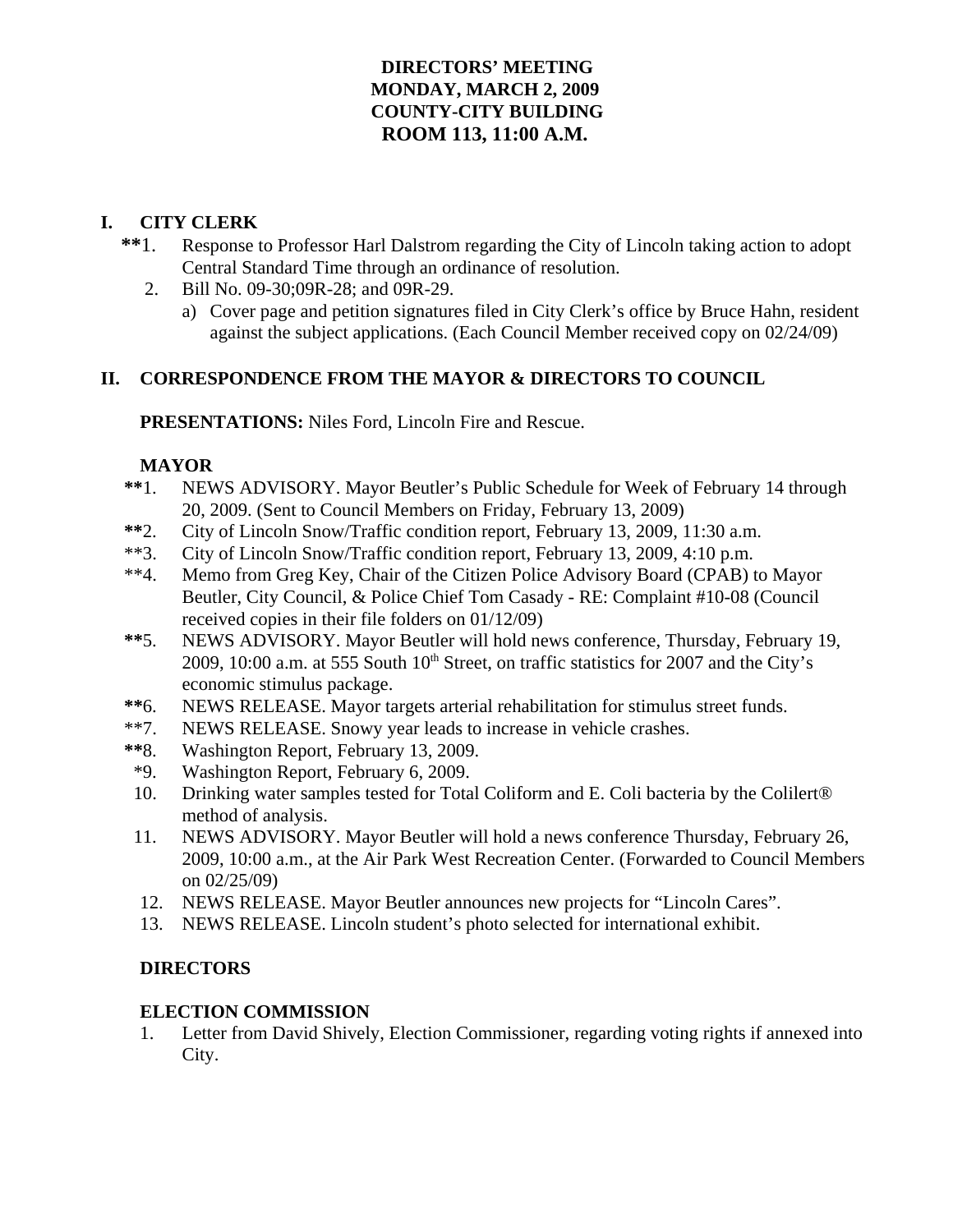### **FINANCE/BUDGET**

- 1. February sales tax reports reflecting December activity:
	- a) Actual Compared to Projected Sales Tax Collections;
	- b) City of Lincoln Gross Sales Tax Collections (with refunds added back in) 2003-2004 through 2008-2009;
	- c) City of Lincoln Sales Tax Refunds 2003-2004 through 2008-2009; and
	- d) City of Lincoln Net Sales Tax Collections 2003-2004 through 2008-2009.

# **FINANCE/TREASURER**

- \*1. Monthly City Cash Report for the month of December, 2008.
- \*\*2. City of Lincoln's Investment Activity Report for the Fiscal Year 2007-2008.

# **CITY LIBRARIES**

- \*\*1. NEWS RELEASE. North Star High School Step Team. Performance at Bennett Martin Public Library on Saturday, March 14, 2009, 2:00 p.m.
- **\*\***2. NEWS RELEASE. Jack Gladstone public performance, Tuesday, March 3, 2009 6:30 p.m. at Eiseley Branch Library.

# **PLANNING DEPARTMENT**

- \*\*1. Residential land inventory web page address.
- \*\*2. Answers to questions from Tom and Linda Gapp on Annexation 08010, Bill #09-16.
- \*\*3. Letter from Duane Dowd representing Dowd Grain Company in opposition to annexation No. 08016, Bill #09-20.
	- 4. Memo from Jean Preister, Planning Department, on annexation No. 08016 (Bill #09-20) regarding letter sent by Duane Dowd on February 19, 2009. a) Letter from Duane J. Dowd regarding annexation No. 08016, opposing the annexation.
	-
	- 5. February 2009 Nebraska Capitol Environs Commission agenda website.
	- 6. Action by Planning Commission, February 25, 2009.

# **PLANNING COMMISSION FINAL ACTION**

 1. Special Permit No. 1762D. Amendment to the Vintage Heights Community Unit Plan. Bounded by S. 84<sup>th</sup>, S. 98<sup>th</sup>, Old Cheney Road and Pine Lake Road. Resolution No. PC-01157.

# **PUBLIC WORKS/ENGINEERING**

 1. Response from Harry Kroos, Public Works Sidewalk Office, to Todd Cuddy regarding the request of sidewalk construction along S. 44<sup>th</sup> Street from Calvert Street to VanDorn Street. (Number 27 under IV. Correspondence from Citizens to Council)

# **PUBLIC WORKS/WATERSHED MANAGEMENT**

- \*\*1. Memo from Nicole Fleck-Tooze, Watershed Management, regarding the Little Salt Creek Watershed Plan, including:
	- a) Watershed News newsletter;
	- b) Power Point presentation;
	- c) Future land use map;
	- d) Capital Improvement Project location map;
	- e) Draft floodplain map with aerial, shows current adopted and proposed update; and
	- f) Draft floodplain map without aerial, shows proposed update only.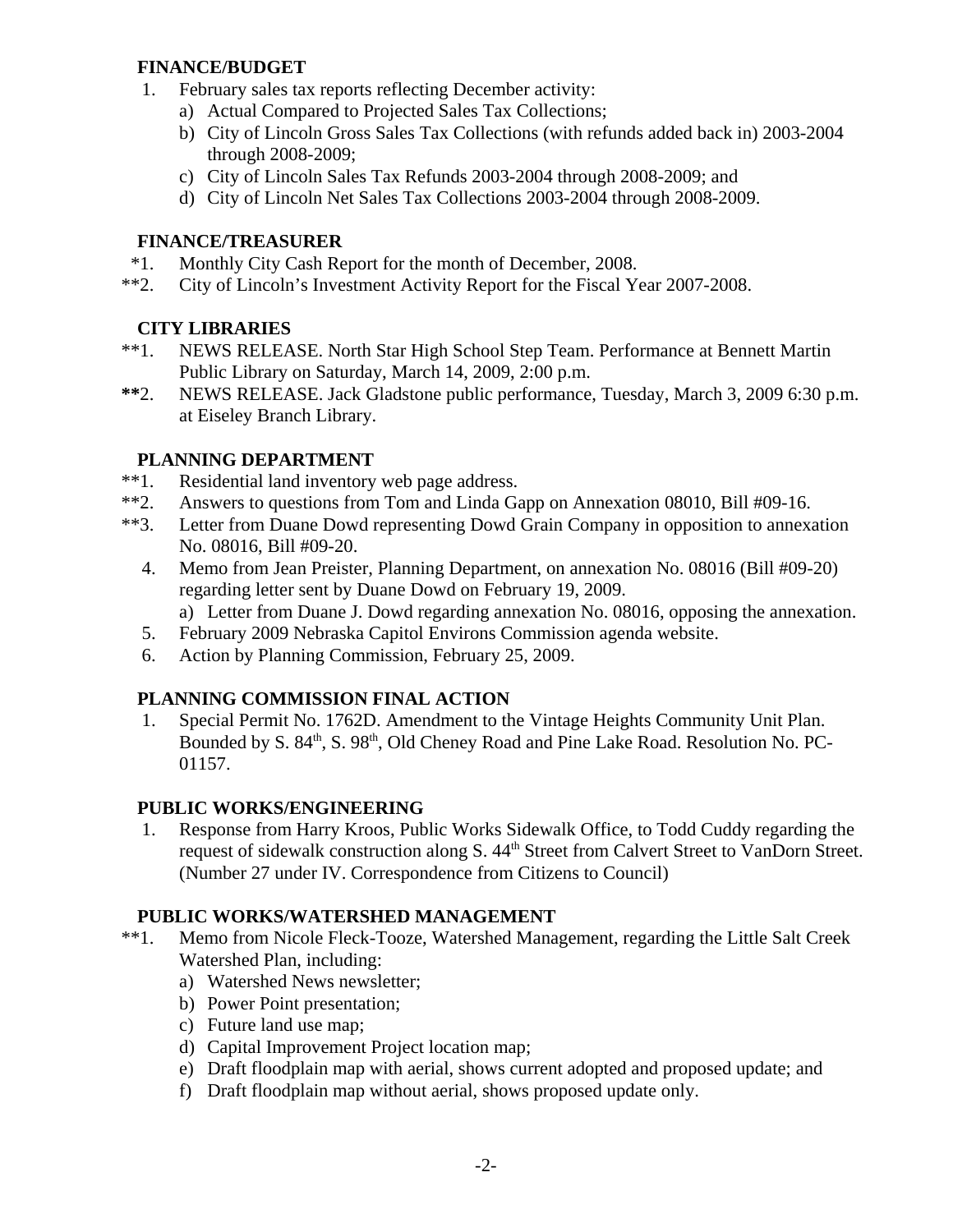## **URBAN DEVELOPMENT/HOUSING REHAB & REAL ESTATE DIVISION**

\*1. Street and alley vacation No. 08011. Tallgrass Parkway north of Aster Road.

## **III. COUNCIL RFI'S & CITIZENS CORRESPONDENCE TO INDIVIDUAL COUNCIL MEMBERS**

# **DOUG EMERY**

1. Letter from Raymond Danczek regarding keeping the Bethany Branch Library open.

## **ROBIN ESCHLIMAN**

- \*1. Request to Greg MacLean, Public Works & Utilities Director RE: JAVA Meeting (RFI#19 - 01/30/09)**. - 1) See Response from Glenn Johnson, LPSNRD, JAVA Board Chair received on RFI#19 - 02/11/09.**
- **\***2. Letter & Spreadsheet of Cost Benefit For City Council Projects sent to County Commissioners, Lincoln Public School Board Members, and State Senators - RE: Tax Increment Financing (TIF).
- 3. Email from Michael W. Reeder. Interested in discussing his claim against the city.

# **DAN MARVIN**

- **\***1. Request to Greg MacLean, Public Works & Utilities Director RE: Questions on BKD Audited statements (RFI#4-02/06/09) **1) See Response from Greg MacLean on BKD , including impact fee projects approved by Lincoln City Council and highway allocation bonds reconciliation.**
- \*2. E-Mail & Study RE: Tax Increment Financing (TIF) Study.21

# **JOHN SPATZ**

1. Letter from Larry Geiger regarding proposed round about at  $14<sup>th</sup>$  and Cornhusker Streets.

# **IV. CORRESPONDENCE FROM CITIZENS TO COUNCIL**

- **\***1. InterLinc Correspondence from Jim Brandle on unfair manner of distributing higher rate for vehicle registration.
- **\***2. Email opposed on Matt Talbot Kitchen moving to the Clinton neighborhood and into the library.
- **\***3. InterLinc correspondence from Janet Kolarick opposed to the Matt Talbot Kitchen moving to the Clinton neighborhood.
- \*4. InterLinc correspondence from Laura A. Moore inquiring if library used for Matt Talbot Kitchen will be wheelchair and scooter accessible. (Forwarded to Dave Landis, Urban Development Director on 02/10/09)
- \*5. Letter from Harl Dalstrom researching adoption of standard time. (Forwarded to City Clerk on 02/10/09)
- **\***6. Letter received from LIBA regarding the status of the South and East Expressways. (Letters placed in Council file folders on 02/11/09)
- **\*\***7. Email from Burke Casari requesting Council approval of blight designation of the Near South neighborhood and the Everett Neighborhood.
- \*\*8. Email from Robert and Barbara Stock, urging Council support of item: Misc: #08015.
- \*\*9. Email from Scott Baird, President of the Near South Neighborhood Association in support of the South Capitol Redevelopment Area Blight and Substandard Determination, with neighborhood support to help with needed next steps.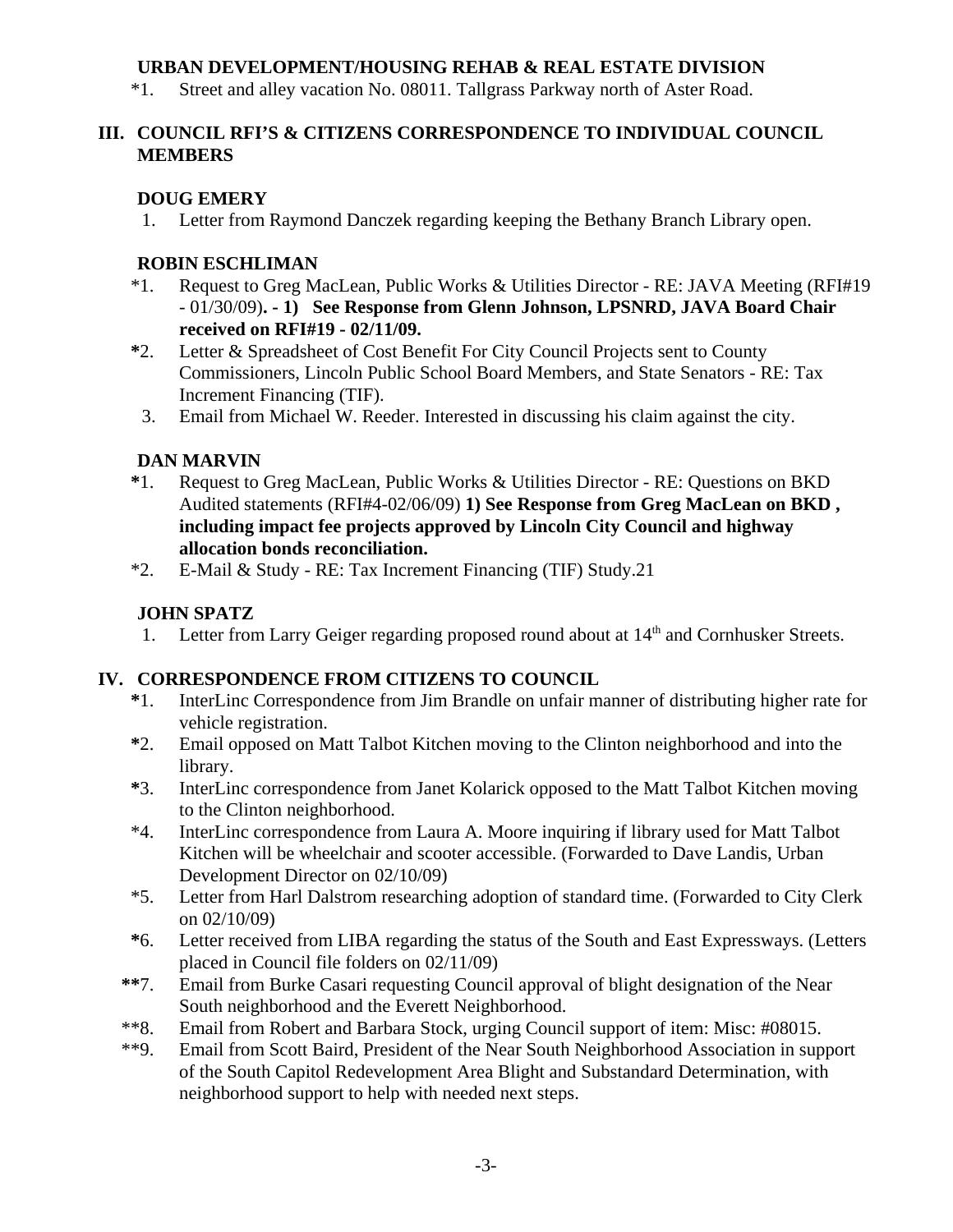- **\*\***10. Email from Wayne Boles thanking Diane Gonzolas for work on the City of Lincoln's Abraham Lincoln bicentennial celebration.
- **\*\***11. Letter and copy of LB 85 from Rob Schupbach on authorization of urban growth districts and providing bond authority.
- **\*\***12. Email from Topher Hansen, CenterPointe, Inc., in support of declaring the South Capitol Area blighted.
- \*\*13. Email from John Heineman supporting the recommendations of the South Capitol Redevelopment Area Blight and Substandard Determination.
- \*\*14. Email from Pam Knott in support of designating the Near South Neighborhood as blighted.
- \*\*15. Email from Mark Brohman, Nebraska Environmental Trust, supporting the South Capitol Redevelopment Area Blight and Substandard Determination.
- \*\*16. Email from Avery Klein, Near South Property Owner, in support of recommendations of the South Capitol Redevelopment Area Blight and Substandard Determination.
- \*\*17. Correspondence from Robert Engel supporting recommendations of the South Capitol Redevelopment Area Blight and Substandard Determination.
- \*\*18. Email from Sue Wilson, New South neighborhood resident, in support of the recommendations of the South Capitol Redevelopment Area Blight and Substandard Determination.
- \*\*19. Email from Scotte Hansen supporting recommendations of the South Capitol Redevelopment Area and Substandard Determination.
- \*\*20. Email from Cheryl Richter supporting the blight determination for the South Capitol Redevelopment Area and voicing concern on money wasted studying an arena need plus paying increasing taxes for impact fees.
- \*\*21. Email from Dika Eckersley supporting recommendations of the South Capitol Redevelopment Area Blight and Substandard Determination in the Near South Lincoln neighborhood.
	- 22. Email from Kent and Mary Nobles disagreeing with closing of library branches, especially the Bethany branch library.
	- 23. Email from Sandra Dingman protesting the closing of the Bethany Library with attached letter.
		- a) Letter to the Library Board of Trustees from Sandra Dingman listing reasons not to close the Bethany Library.
	- 24. Email from Todd Blome regarding stimulus funds spending.
	- 25. Email from Michelle DeRusha. Consider keeping the South Street Branch Library open.
	- 26. Email from Richard Moberly, please do not close the South Branch Library, as it is a great neighborhood resource.
	- 27. Email from Todd Cuddy. Consider building sidewalks on 44<sup>th</sup> Street between VanDorn and Calvert Streets.
	- 28. Email from Jim Backencamp. Time Warner cable bill increased again. Open up market to another cable provider to give Time Warner some competition.
	- 29. Email from Kate Marley. Do not close the South Branch Library. The Library serves a City area not served by other libraries. Proposal in opposition to initiatives to improve and stabilize the city core.
	- 30. Email from Christi Keim. Do not close the South Branch Library. An asset to the neighborhood.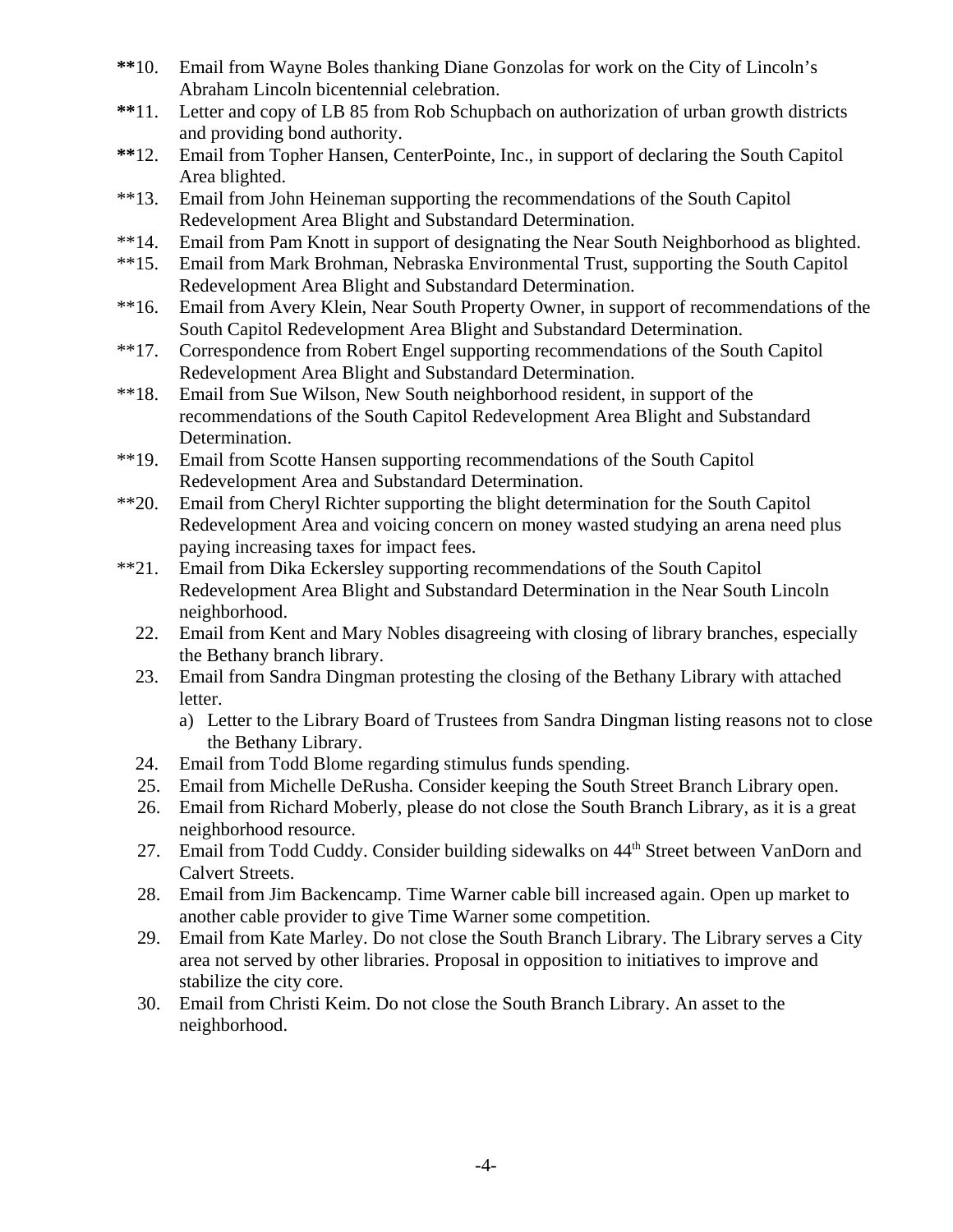- 31. Email from Judy Butler, with attached letter, stating views of closing the Bethany and South Branch Libraries.
	- a) Letter from Judy Butler on not closing the smaller library systems, Bethany and the South Branch Libraries. Listed reasons why these libraries are needed by the people of Lincoln.
- 32. Email from Nancy Hove-Graul in support of keeping the South Branch Library open as it is a vital heartbeat of the neighborhood.
- 33. Email from Garrick Dabbs. Please help make the right choice and keep the South Branch Library open.
- 34. Email from Amanda Dabbs listing reasons why the South Branch Library should remain open.
- 35. Email from Margaret and Al Blacketer voicing opposition to annexation into the City of Lincoln.
- 36. Email from Nicholas Gausling on City-Federal relations.
- 37. Email from Robert and Kathleen Neugebauer. Delay property annexation south of Pine Lake Road between S. 70<sup>th</sup> and S. 84<sup>th</sup> until water lines and fire hydrants are in place for fire protection.
- 38. Correspondence from Mary Appleget listing reasons to keep the South Branch Library open.
- 39. Email from Kerry Knight with questions on tailgaters under the  $9<sup>th</sup>$  Street bridge at Husker games. Operating a business without proper licensing?
- 40. Email from Mark Bigham, Mickle School teacher, giving reasons to keep the Bethany Branch Library open.
- 41. Email from Kaelynn Wilger, age 10. Find a way to keep the South Branch Library open.
- 42. Email from Judy Pfeifer. Keep the South Branch Library open as adults and children need the many services provided.
- 43. Letter, map and financial benefits for proposed daycare from Richard C. Krueger, South Ridge Village, L.L.C.
- 44. Email from Cliff and Toby DeBoer listing reasons they oppose the proposed South Ridge Village Day Care, Change of Zone No. 08073, Special Permit No. 08052; and Use Permit No. 100B.
- 45. Formal protest against the development of an early childhood care facility at 29<sup>th</sup> Street and Porter Ridge Road from Bruce Hahn. (Item #3 under I. City Clerk)

# **V. ADJOURNMENT**

- \* **Held Over from February 16, 2009**
- **\*\* Held Over from February 23, 2009**

F:\FILES\CITYCOUN\WP\DA030209.wpdmmm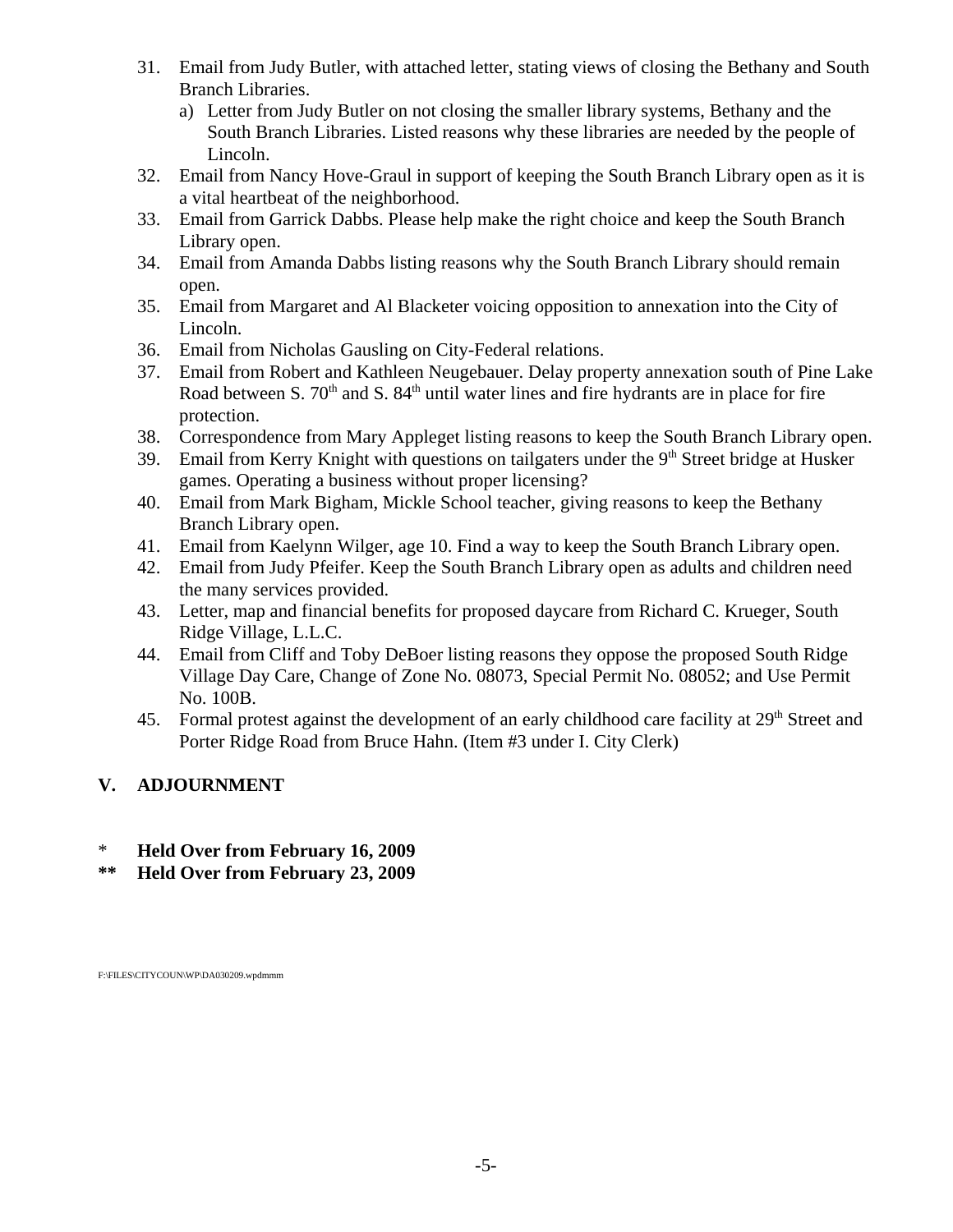### **DIRECTORS' MEETING MINUTES MONDAY, MARCH 2, 2009 11:00 a.m. COUNTY/CITY BUILDING CONFERENCE ROOM 113**

**Council Members Present:** Robin Eschliman, Chair; Doug Emery, Vice-Chair; Ken Svoboda, Dan Marvin, John Spatz, Jon Camp; **Absent:** Jonathan Cook

**Others Present:** Rick Hoppe, Trish Owen, Denise Pearce, Mayor's Office; City Clerk Joan Ross; John Hendry, City Attorney; Fire Chief Niles Ford; and Tammy Grammer, City Council Secretary

Ms. Eschliman opened the meeting at 11:08 a.m.

Location Announcement of the Nebraska Open Meetings Act: A Copy of the Nebraska Open Meetings Act is Located on the Wall at the Rear of this Room.

### **I. CITY CLERK -**

City Clerk Joan Ross stated on their Agenda today just a reminder for Item 7 they have a Motion-To-Amend #1. *[#7, 09-26, Amending Chapter 23.10 of the Lincoln Municipal Code, the Lincoln Electrical Code, by amending Section 23.10.010 to adopt the 2008 Edition of the National Electrical Code; amending Section 23.10.140 relating to electrical permits to allow for routine maintenance without a permit; amending Section 23.10.160 relating to installation by homeowner for branch circuit and feeder wiring; amending Section 23.10.190 relating to requests for inspections by homeowners; amending Section 23.10.290 relating to wiring methods requiring separate conductors for grounding, PVC coating for metallic raceways, and installation of alternate energy sources; amending Section 23.10.300 relating to service disconnections and metering requirements; and repealing in their entirety, Sections 23.10.310, 23.10.312, 23.10.320, 23.10.323, 23.10.324, 23.10.327, 23.10.329, 23.10.330, 23.10.331, 23.10.332, 23.10.333, 23.10.335, 23.10.337, 23.10.340, 23.10.345, 23.10.347, 23.10.350, 23.10.351, 23.10,353, 23.10.355, 23.10.380, 23.10.385, 23.10.390, 23.10.393, 23.10.395, 23.10.400, 23.10.402, 23.10.410, 23.10.417, 23.10.420, 23.10.425, 23.10.430, 23.10.440, 23.10.457, 23.10.458, 23.10.459, 23.10.460, 23.10.470, 23.10.475, 23.10.480, 23.10.490, 23.10.495, 23.10.500 to delete specific sections of the 2002 National Electrical Code previously amended or deleted in the Lincoln Electrical Code; amending Section 23.10.510 relating to code coordination with the international Codes; and repealing Section 23.10.010, 23.10.140, 23.10.160, 23.10.190, 23.10.290, 23.10.300, and 23.10.510 of the Lincoln Municipal Code as hitherto existing.*]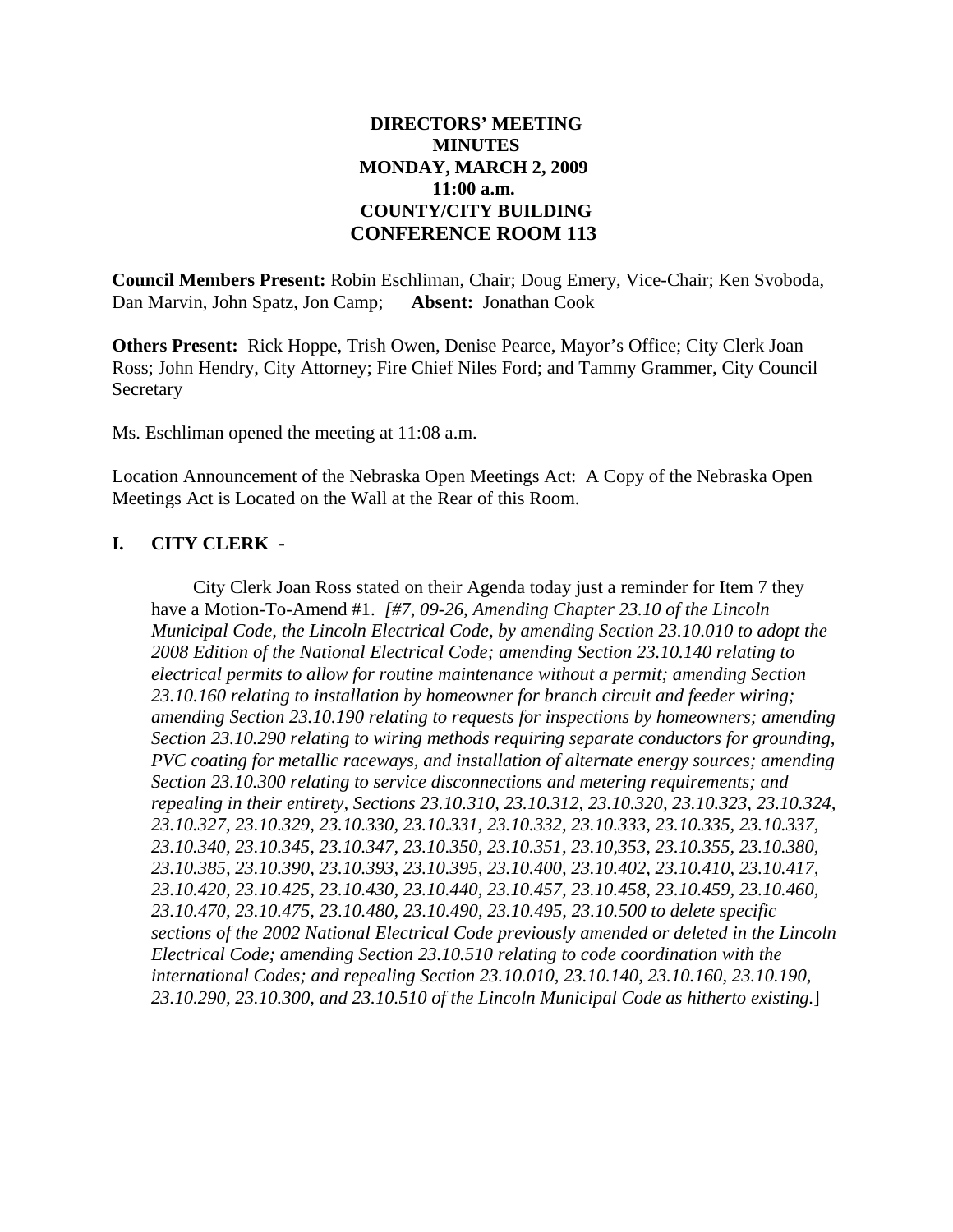Items 11, 12, & 13 will be called together. *[#11, 09-30, Change of Zone 08073 - Application of South Ridge Village, LLC, for a change of zone from R-3 Residential District to O-3 Office Park District on property generally located at South 29th Street and Porter Ridge Road.; #12, 09R-28, Special Permit 08052 - Application of South Ridge Village, LLC, to develop an early childhood care facility for 130 children with a request to waive the requirement to be located on an arterial street, generally located at South 29th Street and Porter Ridge Road.; and #13, 09R-29, Use Permit 100B - Application of South Ridge Village, LLC, to expand the South Ridge Village Use Permit on property generally located at South 29th Street and Porter Ridge Road.]*

Items 15, 16, & 17 will be called together. *[#15, 09R-32, Approving the Lincoln Flats/Bank of the West Redevelopment Agreement between Concorde Management and Development, Inc. and the city relating to the redevelopment of property generally located between 13th and 14th Streets, on the north side of O Street.; #16, 09-32, Authorizing the issuance of Series A and Series B tax allocation bonds with a total not to exceed \$614,000.00 for the City of Lincoln, Lincoln Flats/Bank of the West Redevelopment Project.; and #17, 09R-33, Approving Amendment No. 1 to the University Square Redevelopment Agreement between Concorde Management and Development, Inc., Foundation for Education Services, Inc., University Towers Condominium Association, and the City relating to the private sector parking arrangement at the University Square Parking Garage at 14th and O Streets.]*

Item 18, she advised Robin (Eschliman) that she had a call from Tina Tafoya regarding her claim that was denied. She is unable to attend the meeting today because she is ill. So, she asked if Council would continue the public hearing and action one week to March 9<sup>th</sup> just on her claim. *[#18, 09R-30, Accepting the report of new and pending claims against the City and approving disposition of claims set forth for the period of February 1 - 15, 2009.]*

As you know for Item 29, they have a Motion-To-Amend #1 and the Motion-To-Amend has two parts. There are two ordinances one for the south and one for the north side. To separate the properties to be annexed into two areas so that the property south of Interstate-80 can be annexed now and the property north of Interstate-80 can be placed on pending for later consideration for annexation at the same time as annexation #7005 comes forward for action. *[#29, 09-20, Annexation No. 08016 - Amending the Lincoln Corporate Limits Map by annexing approximately 243.1 acres of property generally located at N.W. 48th Street and Interstate 80.]*

For Item 32, Councilman Cook asked her to remind them that should Item #32 be passed by Council, then under the pending list Item #38 would be withdrawn. *[#32, 09-23, Annexation No. 08021 - Amending the Lincoln Corporate Limits Map by annexing approximately 133.8 acres of property generally located at North 44th Street and Superior Street.; and #38, 08-63, Annexation No. 08003 - Amending the Lincoln Corporate Limits Map by annexing approximately 63.13 acres of property generally located at N. 35th Street and Superior Street.]*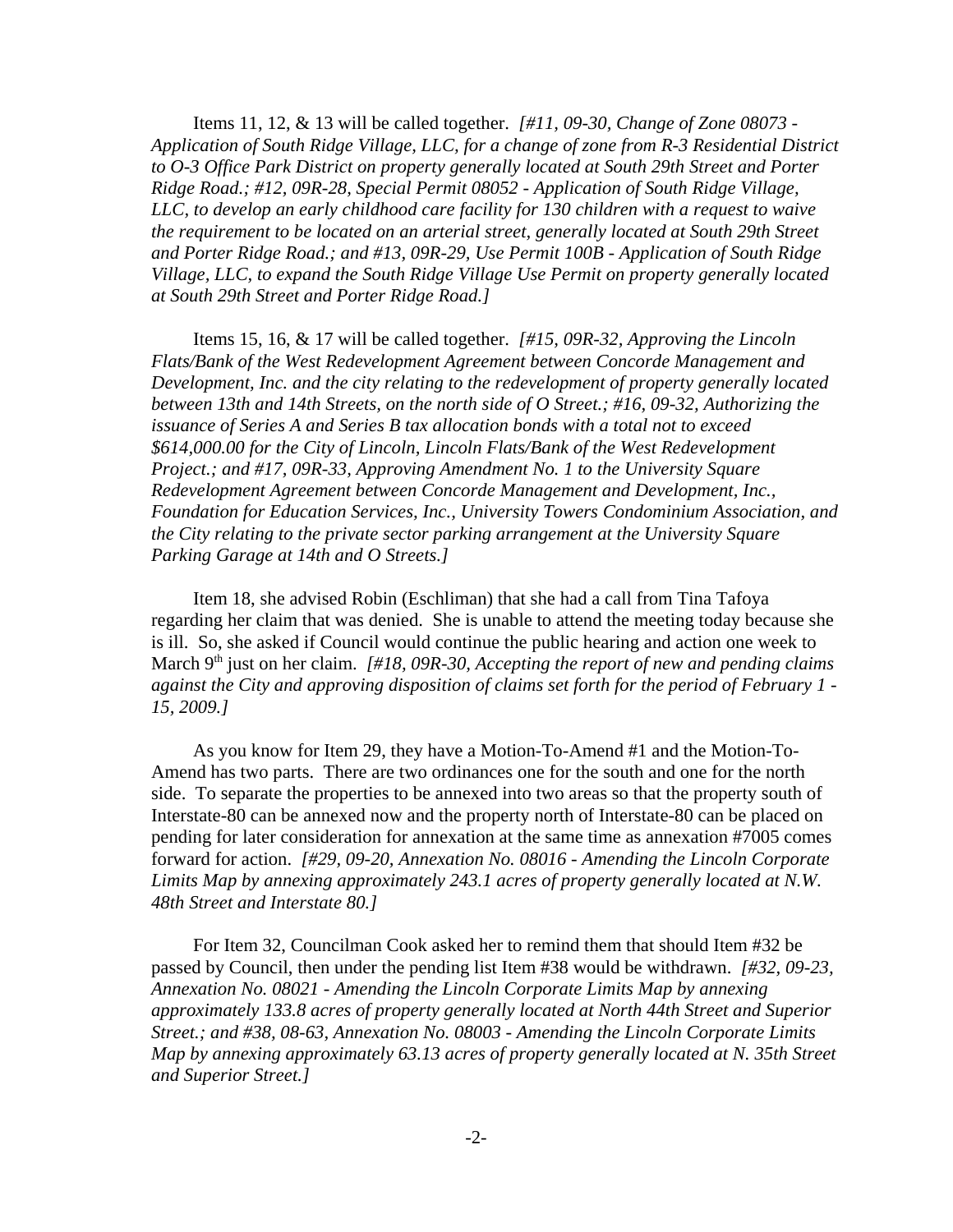- **\*\***1. Response to Professor Harl Dalstrom RE: The City of Lincoln taking action to adopt Central Standard Time through an ordinance of resolution. - NO COMMENTS
	- 2. Response to Jean Preister, Planning Department, from City Clerk Ross RE: On following correct procedure - (Item #4 under Planning Department). - NO COMMENTS
	- 3. Bill No. 09-30;09R-28; and 09R-29 - RE: Cover page and petition signatures filed in City Clerk's office by Bruce Hahn, resident against the subject applications (Each Council Member received copy on 02/24/09). - NO COMMENTS

### **II. CORRESPONDENCE FROM THE MAYOR & DIRECTORS TO COUNCIL -**

#### **PRESENTATIONS:** -

Fire Chief Niles Ford gave a presentation on the Lincoln Fire and Rescue objectives for 2009-2010. *[See Attachment 'A']* 

Bruce Dart (Health Director) stated for Item 20 on their Agenda today this is for their Board of Health Annual Luncheon and Meeting. The State Law requires them to have their annual meeting every year which they have been doing for years. The revisions Council made in the Charter last year during the Conflict of Interests, now they go through a different process. This is the result of that process and they are bringing this contract forward for Council to approve for their annual meeting. *[#20, 09R-26, Accepting and approving a contract between the City and Premier Catering to provide catering services for the Lincoln-Lancaster County Health Department's Annual Meeting and Awards Ceremony on April 17, 2009.]*

### **MAYOR -**

- **\*\***1. NEWS ADVISORY RE: Mayor Beutler's Public Schedule for Week of February 14 through 20, 2009 (Forward to Council Members on 02/13/09). - NO COMMENTS
- **\*\***2. City of Lincoln Snow/Traffic Condition Report, 02/13/09, 11:30 a.m. NO **COMMENTS**
- \*\*3. City of Lincoln Snow/Traffic Condition Report, 02/13/09, 4:10 p.m. NO COMMENTS
- \*\*4. Memo from Greg Key, Chair of the Citizen Police Advisory Board (CPAB) to Mayor Beutler, City Council, & Police Chief Tom Casady - RE: Complaint #10-08 (Council received copies in their file folders on 01/12/09). - NO COMMENTS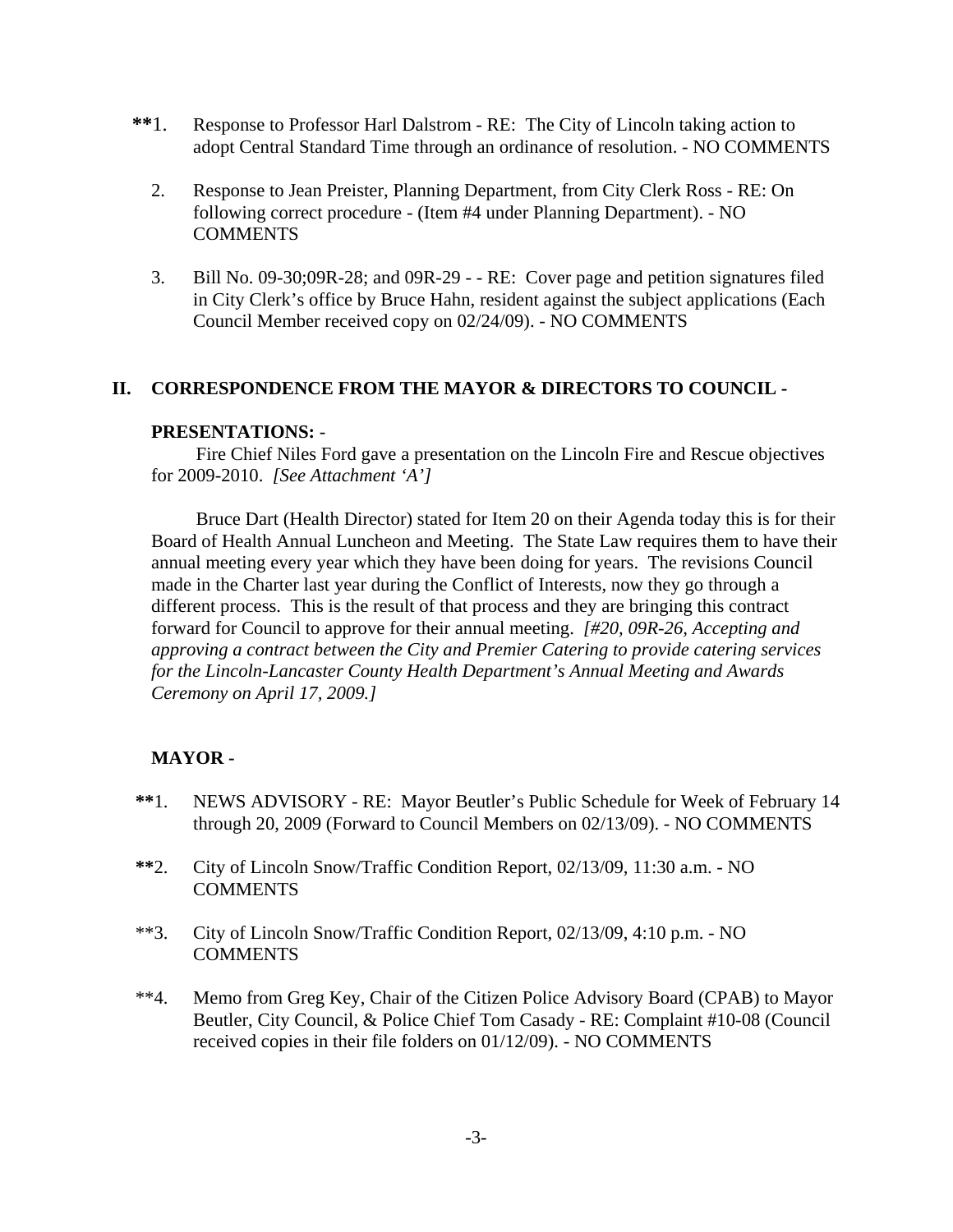- **\*\***5. NEWS ADVISORY RE: Mayor Beutler will hold news conference on 02/19/09 at 10:00 a.m. at 555 South  $10<sup>th</sup>$  Street, on traffic statistics for 2007 and the City's Economic Stimulus package. - NO COMMENTS
- **\*\***6. NEWS RELEASE RE: Mayor Targets Arterial Rehabilitation For Stimulus Street Funds. - NO COMMENTS
- \*\*7. NEWS RELEASE RE: Snowy Year Leads To Increase In Vehicle Crashes. NO **COMMENTS**
- **\*\***8. Washington Report February 13, 2009. NO COMMENTS
- \*9. Washington Report February 6, 2009. NO COMMENTS
- 10. Drinking Water Samples Tested For Total Coliform and E. Coli Bacteria By The Colilert® Method Of Analysis. - NO COMMENTS
- 11. NEWS ADVISORY RE: Mayor Beutler will hold a news conference on 02/26/09 at 10:00 a.m., at the Air Park West Recreation Center (Forwarded to Council Members on 02/25/09). - NO COMMENTS
- 12. NEWS RELEASE RE: Mayor Beutler Announces New Projects For "Lincoln Cares". - NO COMMENTS
- 13. NEWS RELEASE RE: Lincoln Student's Photo Selected For International Exhibit. - NO COMMENTS

### **DIRECTORS -**

### **ELECTION COMMISSION -**

1. Letter from David Shively, Election Commissioner - RE: Voting rights if annexed into City. - NO COMMENTS

### **FINANCE/BUDGET** -

- 1. February Sales Tax Reports Reflecting December Activity: - NO COMMENTS
	- a.) Actual Compared to Projected Sales Tax Collections;
	- b.) City of Lincoln Gross Sales Tax Collections (with refunds added back in) 2003- 2004 through 2008-2009;
	- c.) City of Lincoln Sales Tax Refunds 2003-2004 through 2008-2009; and
	- d.) City of Lincoln Net Sales Tax Collections 2003-2004 through 2008-2009.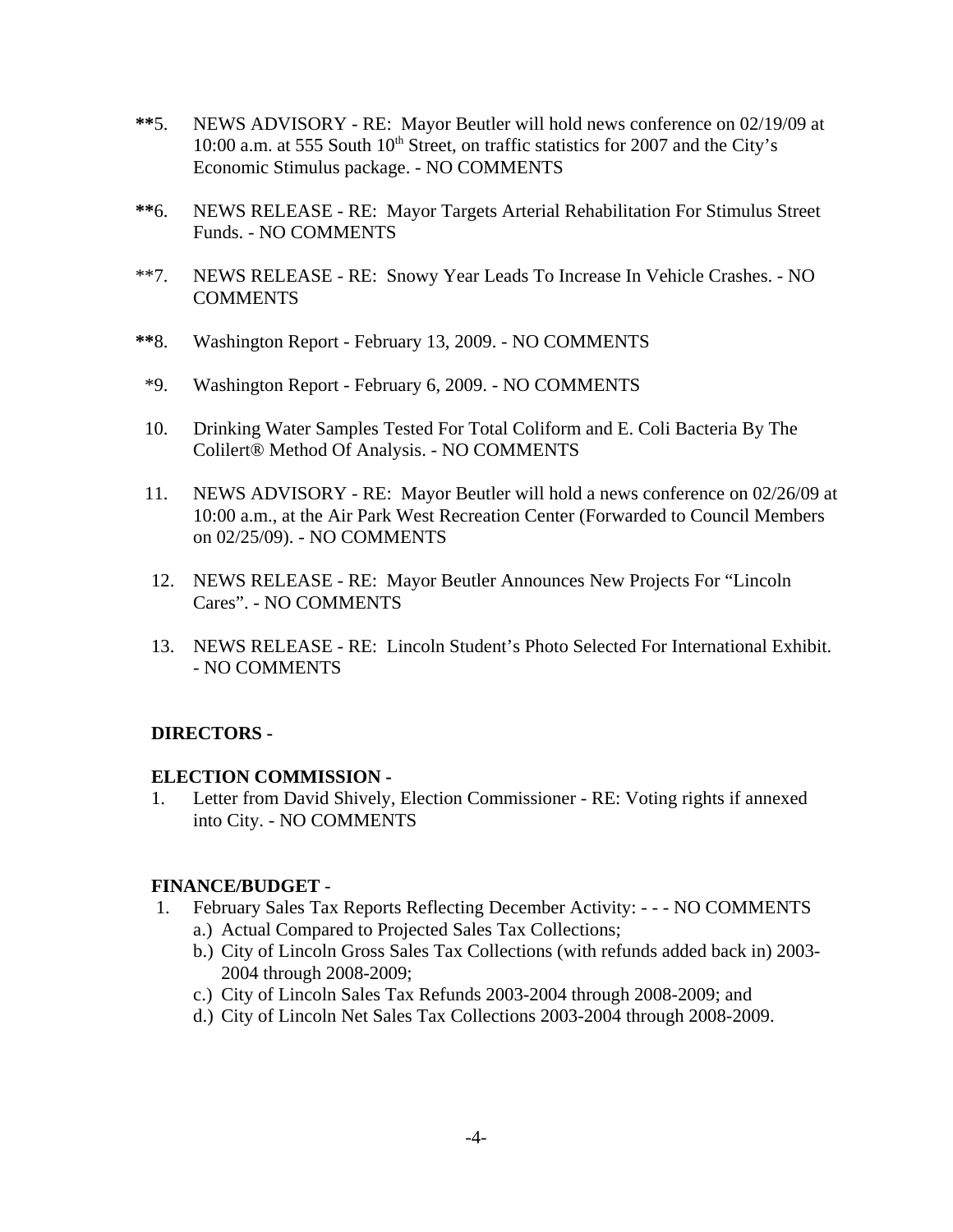### **FINANCE/TREASURER** -

- \*1. Monthly City Cash Report For The Month Of December 2008. NO COMMENTS
- \*\*2. City of Lincoln's Investment Activity Report for the Fiscal Year 2007-2008. NO **COMMENTS**

#### **LIBRARIES -**

- \*\*1. NEWS RELEASE RE: North Star High School Step Team. Performance at Bennett Martin Public Library on 03/14/09 at 2:00 p.m. - NO COMMENTS
- **\*\***2. NEWS RELEASE RE: Jack Gladstone Public Performance on 03/03/09 at 6:30 p.m. at Eiseley Branch Library. - NO COMMENTS

#### **PLANNING -**

- \*\*1. Residential Land Inventory Web Page Address. NO COMMENTS
- \*\*2. Answers to questions from Tom & Linda Gapp RE: Annexation 08010, Bill #09-16. - NO COMMENTS
- \*\*3. Letter from Duane Dowd representing Dowd Grain Company in opposition to Annexation #08016, Bill #09-20. - NO COMMENTS
	- 4. Memo from Jean Preister RE: Annexation #08016 (Bill #09-20) letter sent by Duane Dowd on 02/19/09 - Letter from Duane J. Dowd regarding Annexation #08016, opposing the annexation. - NO COMMENTS
	- 5. February 2009 Nebraska Capitol Environs Commission Agenda Website. NO **COMMENTS**
	- 6. Action by Planning Commission February 25, 2009. NO COMMENTS

### **PLANNING COMMISSION FINAL ACTION . . . . . .**

 1. Special Permit #1762D - Amendment to the Vintage Heights Community Unit Plan - Bounded by S.  $84<sup>th</sup>$ , S.  $98<sup>th</sup>$ , Old Cheney Road & Pine Lake Road - Resolution No. PC-01157. - NO COMMENTS

#### **PUBLIC WORKS/ENGINEERING -**

 1. Response from Harry Kroos, Public Works Sidewalk Office to Todd Cuddy - RE: The request of sidewalk construction along S. 44<sup>th</sup> Street from Calvert Street to Van Dorn Street (Number 27 under IV. Correspondence from Citizens to Council). - NO **COMMENTS**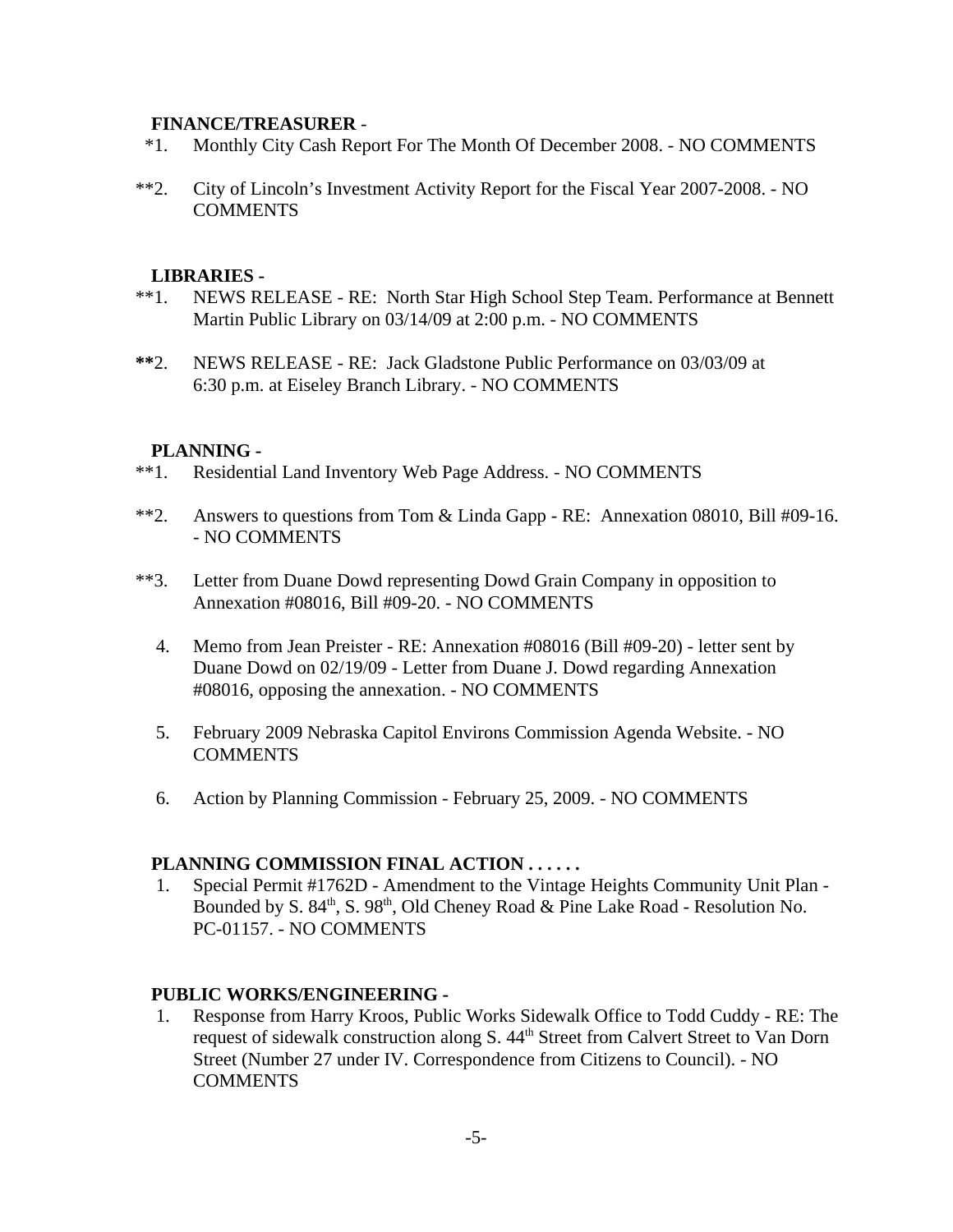### **PUBLIC WORKS/WATERSHED MANAGEMENT -**

- \*\*1. Memo from Nicole Fleck-Tooze, Watershed Management RE: The Little Salt Creek Watershed Plan, including: - - - - NO COMMENTS
	- a.) Watershed Newsletter;
	- b.) Power Point presentation;
	- c.) Future land use map;
	- d.) Capital Improvement Project location map;
	- e.) Draft floodplain map with aerial, shows current adopted and proposed update; and
	- f.) Draft floodplain map without aerial, shows proposed update only.

### **URBAN DEVELOPMENT/HOUSING REHAB & REAL ESTATE DIVISION** -

 \*1. Street & Alley Vacation #08011 - Tallgrass Parkway north of Aster Road. - NO COMMENTS

## **III. COUNCIL RFI'S & CITIZENS CORRESPONDENCE TO INDIVIDUAL COUNCIL MEMBERS -**

**JON CAMP -** No Comments

**JONATHAN COOK -** Absent

### **DOUG EMERY** - No Comments

 1. Letter from Raymond Danczek - RE: Keeping the Bethany Branch Library open. - NO COMMENTS

### **ROBIN ESCHLIMAN -** No Comments

- \*1. Request to Greg MacLean, Public Works & Utilities Director RE: JAVA Meeting (RFI#19 - 01/30/09)**. - 1) See Response from Glenn Johnson, LPSNRD, JAVA Board Chair received on RFI#19 - 02/11/09. -** NO COMMENTS
- **\***2. Letter & Spreadsheet of Cost Benefit For City Council Projects sent to County Commissioners, Lincoln Public School Board Members, and State Senators - RE: Tax Increment Financing (TIF). - NO COMMENTS
- 3. Email from Michael W. Reeder RE: Interested in discussing his claim against the city. - NO COMMENTS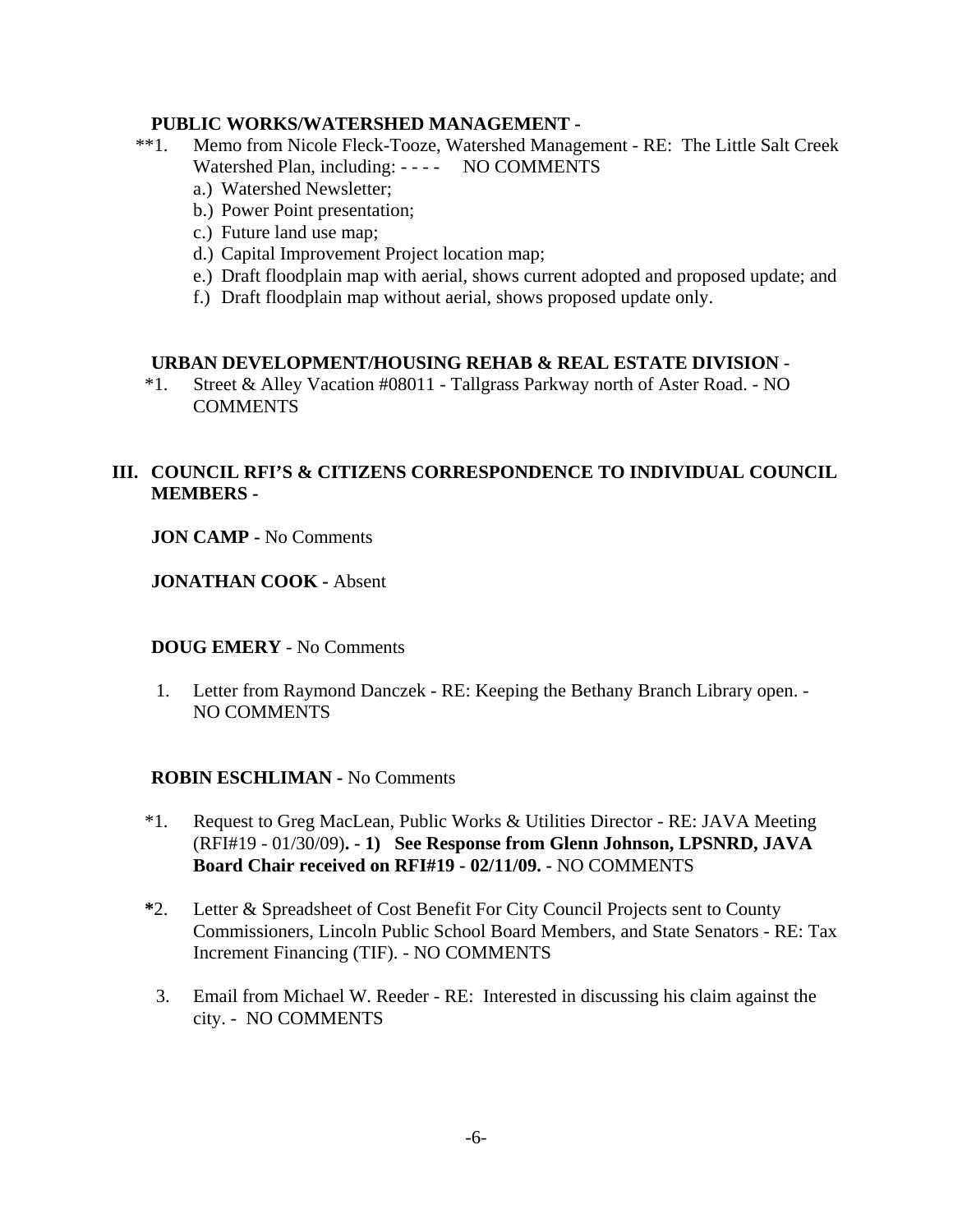### **DAN MARVIN -**

Mr. Marvin discussed the Stimulus package and his concerns about it. He wants to make sure they have people working on it.

Mr. Marvin commented this is for the Mayor's Office and the Chair, there's a meeting of the MPO (Metropolitan Planning Organization Officials Committee) and on the agenda they have an approval list for the bus system which is fine. Rick (Hoppe) can you have a conversation and find out if they are going to get all this money which amounts to over \$2 million for the bus system. Is there a chance a piece of that might go for a bike rake.

Ms. Eschliman commented speaking of the MPO Meeting, and they can discuss this at the Organizational Meeting today. She has to miss this week's meeting and so the committee has asked if there's another Council member that would like to attend. The MPO Meeting is scheduled for this Thursday (March  $5<sup>th</sup>$ ) from 1:30 p.m. to 3:00 p.m. in the Mayor's Conference Room. Mr. Svoboda and Mr. Marvin commented the standard is that the Vice-Chair attends. Ms. Eschliman commented to Mr. Emery that he can let her know during the Organizational Meeting today if that works for him.

- **\***1. Request to Greg MacLean, Public Works & Utilities Director RE: Questions on BKD Audited statements (RFI#4-02/06/09). **- 1.) See Response from Greg MacLean on BKD , including impact fee projects approved by Lincoln City Council and highway allocation bonds reconciliation received on RFI#4-02/13/09. - -** NO COMMENTS
- \*2. E-Mail & Study RE: Tax Increment Financing (TIF) Study.21. NO COMMENTS

### **JOHN SPATZ** - No Comments

- 1. Letter from Larry Geiger RE: Proposed roundabout at  $14<sup>th</sup>$  & Cornhusker Streets. -NO COMMENTS
- **KEN SVOBODA** No Comments

### **IV. CORRESPONDENCE FROM CITIZENS TO COUNCIL -**

- **\***1. E-Mail from Jim Brandle RE: Unfair manner of distributing higher rate for vehicle registration. - NO COMMENTS
- **\***2. E-Mail RE: Opposed to Matt Talbot Kitchen moving to the Clinton neighborhood and into the library. - NO COMMENTS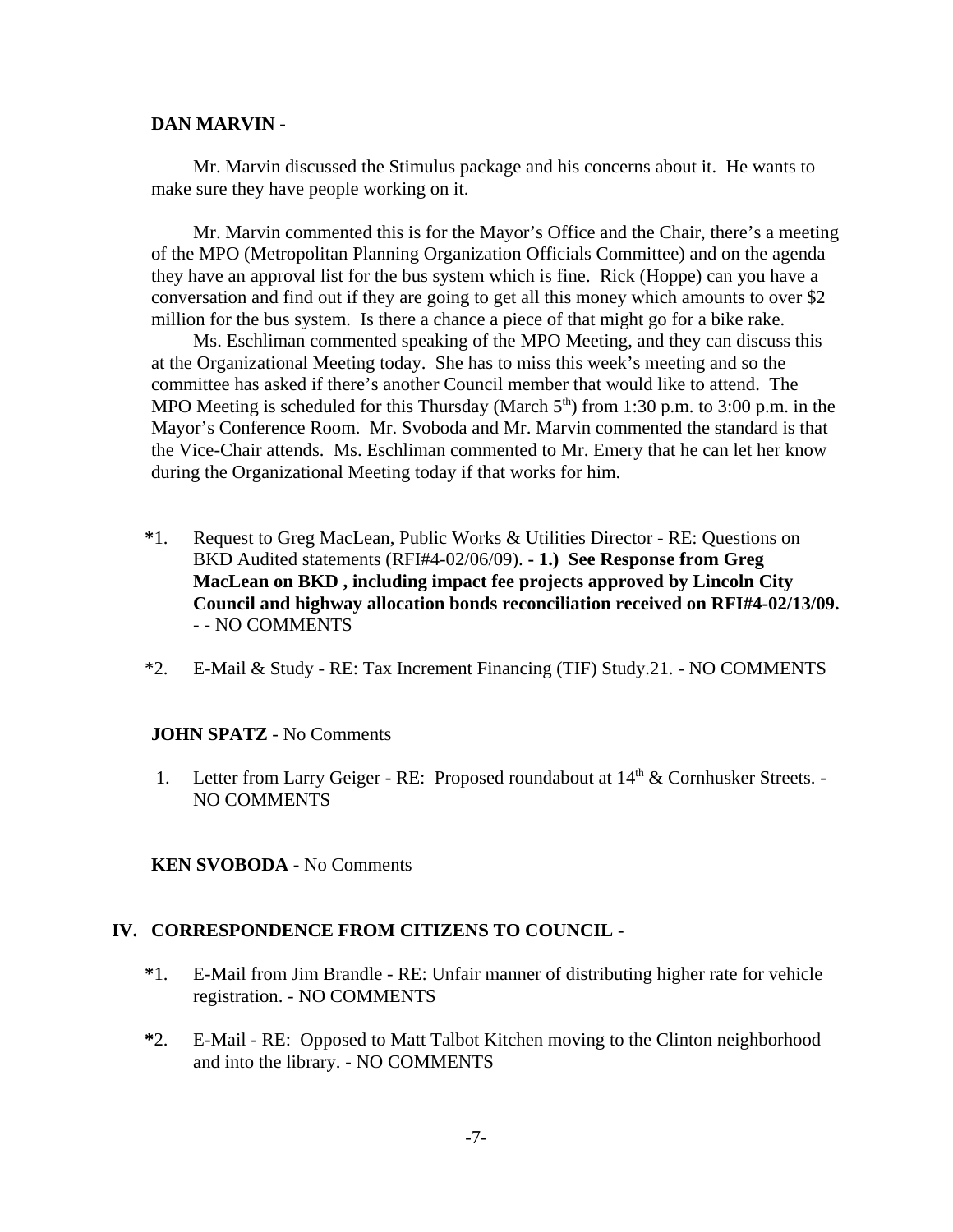- **\***3. E-Mail from Janet Kolarick RE: Opposed to the Matt Talbot Kitchen moving to the Clinton neighborhood. - NO COMMENTS
- \*4. E-Mail from Laura A. Moore RE: Inquiring if library used for Matt Talbot Kitchen will be wheelchair and scooter accessible (Forwarded to Dave Landis, Urban Development Director on 02/10/09). - NO COMMENTS
- \*5. Letter from Harl Dalstrom RE: Researching adoption of standard time (Forwarded to City Clerk on 02/10/09). - NO COMMENTS
- **\***6. Letter from LIBA RE: The status of the South and East Expressways (Letters placed in Council file folders on 02/11/09). - NO COMMENTS
- **\*\***7. E-Mail from Burke Casari RE: Requesting Council approval of blight designation of the Near South Neighborhood and the Everett Neighborhood. - NO COMMENTS
- \*\*8. E-Mail from Robert & Barbara Stock RE: Urging Council support of item Miscellaneous #08015. - NO COMMENTS
- \*\*9. E-Mail from Scott Baird, President of the Near South Neighborhood Association RE: In Support of the South Capitol Redevelopment Area Blight and Substandard Determination, with neighborhood support to help with needed next steps. - NO **COMMENTS**
- **\*\***10. E-Mail from Wayne Boles RE: Thanking Diane Gonzolas for work on the City of Lincoln's Abraham Lincoln bicentennial celebration. - NO COMMENTS
- **\*\***11. Letter & copy of LB85 from Rob Schupbach RE: On authorization of urban growth districts and providing bond authority. - NO COMMENTS
- **\*\***12. E-Mail from Topher Hansen, CenterPointe, Inc. RE: In Support of declaring the South Capitol Area blighted. - NO COMMENTS
- \*\*13. E-Mail from John Heineman RE: Supporting the recommendations of the South Capitol Redevelopment Area Blight and Substandard Determination. - NO **COMMENTS**
- \*\*14. E-Mail from Pam Knott RE: In Support of designating the Near South Neighborhood as blighted. - NO COMMENTS
- \*\*15. E-Mail from Mark Brohman, Nebraska Environmental Trust RE: Supporting the South Capitol Redevelopment Area Blight and Substandard Determination. - NO COMMENTS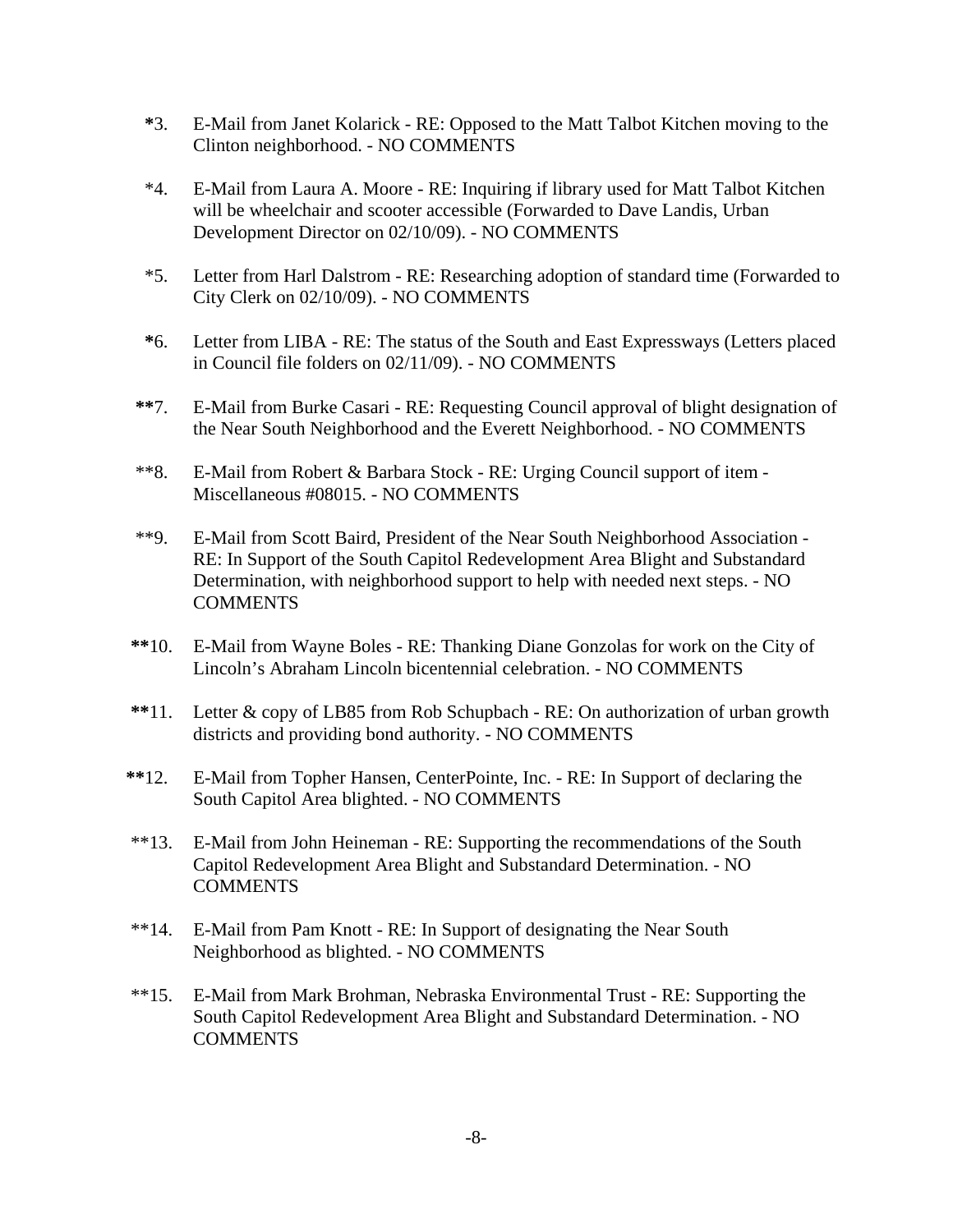- \*\*16. E-Mail from Avery Klein, Near South Property Owner RE: In Support of recommendations of the South Capitol Redevelopment Area Blight and Substandard Determination. - NO COMMENTS
- \*\*17. E-Mail from Robert Engel RE: Supporting recommendations of the South Capitol Redevelopment Area Blight and Substandard Determination. - NO COMMENTS
- \*\*18. E-Mail from Sue Wilson, New South Neighborhood resident RE: In Support of the recommendations of the South Capitol Redevelopment Area Blight and Substandard Determination. - NO COMMENTS
- \*\*19. E-Mail from Scotte Hansen RE: Supporting recommendations of the South Capitol Redevelopment Area and Substandard Determination. - NO COMMENTS
- \*\*20. E-Mail from Cheryl Richter RE: Supporting the blight determination for the South Capitol Redevelopment Area and voicing concern on money wasted studying an arena need plus paying increasing taxes for impact fees. - NO COMMENTS
- \*\*21. E-Mail from Dika Eckersley RE: Supporting recommendations of the South Capitol Redevelopment Area Blight and Substandard Determination in the Near South Lincoln neighborhood. - NO COMMENTS
	- 22. E-Mail from Kent & Mary Nobles RE: Disagreeing with closing of library branches, especially the Bethany branch library. - NO COMMENTS
	- 23. E-Mail from Sandra Dingman RE: Protesting the closing of the Bethany Library with attached Letter to the Library Board of Trustees from Sandra Dingman listing reasons not to close the Bethany Library. - NO COMMENTS
	- 24. E-Mail from Todd Blome RE: Stimulus funds spending. NO COMMENTS
	- 25. E-Mail from Michelle DeRusha RE: Consider keeping the South Street Branch Library open. - NO COMMENTS
	- 26. E-Mail from Richard Moberly RE: Please do not close the South Branch Library, as it is a great neighborhood resource. - NO COMMENTS
	- 27. E-Mail from Todd Cuddy RE: Consider building sidewalks on 44<sup>th</sup> Street between Van Dorn & Calvert Streets. - NO COMMENTS
	- 28. E-Mail from Jim Backencamp RE: Time Warner cable bill increased again. Open up market to another cable provider to give Time Warner some competition. - NO **COMMENTS**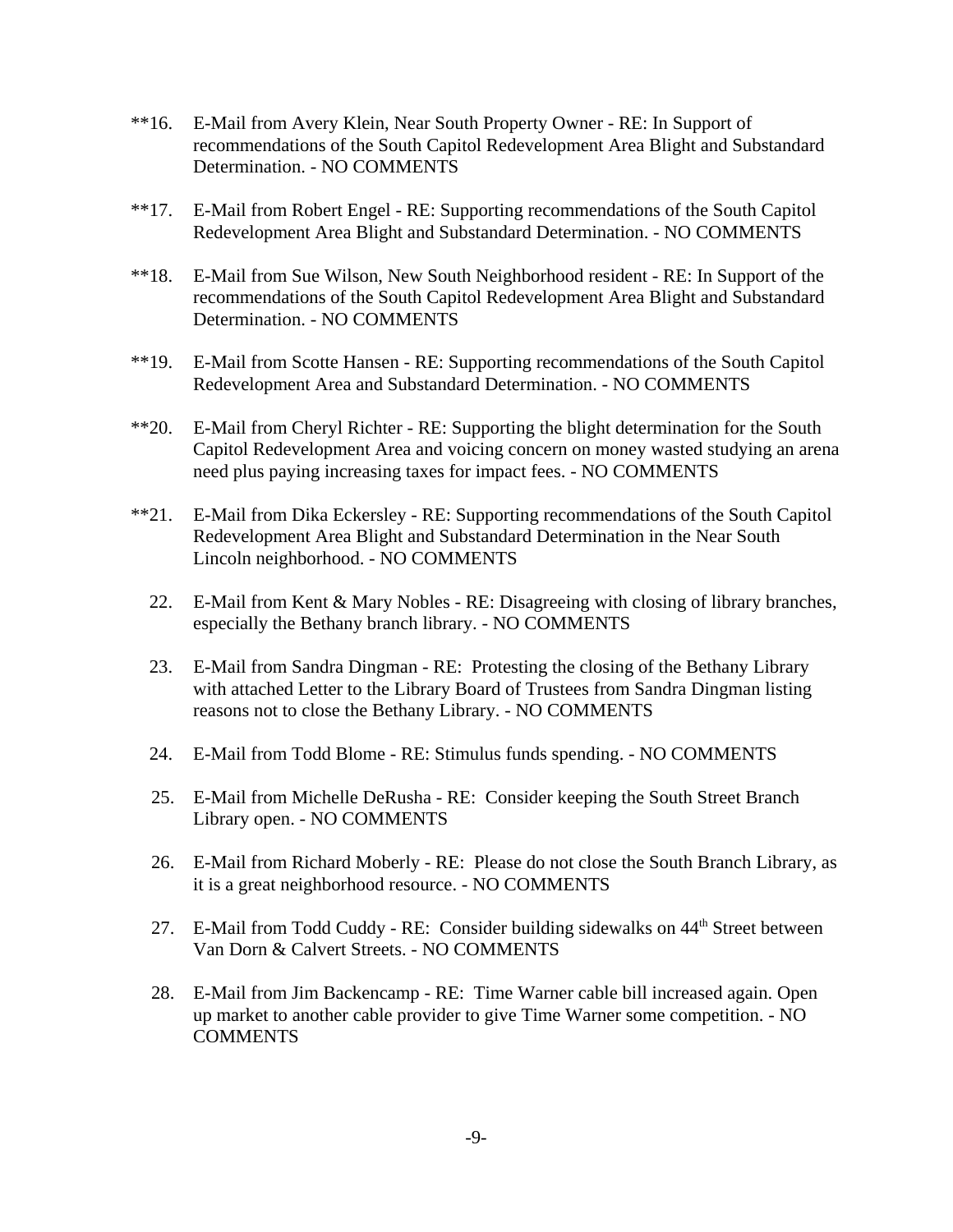- 29. E-Mail from Kate Marley RE: Do not close the South Branch Library. The Library serves a City area not served by other libraries. Proposal in opposition to initiatives to improve and stabilize the city core. - NO COMMENTS
- 30. E-Mail from Christi Keim RE: Do not close the South Branch Library. An asset to the neighborhood. - NO COMMENTS
- 31. E-Mail & Attached Letter from Judy Butler RE: Stating views of closing the Bethany and South Branch Libraries. - NO COMMENTS
- 32. E-Mail from Nancy Hove-Graul RE: In Support of keeping the South Branch Library open as it is a vital heartbeat of the neighborhood. - NO COMMENTS
- 33. E-Mail from Garrick Dabbs RE: Please help make the right choice and keep the South Branch Library open. - NO COMMENTS
- 34. E-Mail from Amanda Dabbs RE: Listing reasons why the South Branch Library should remain open. - NO COMMENTS
- 35. E-Mail from Margaret & Al Blacketer RE: Voicing opposition to annexation into the City of Lincoln. - NO COMMENTS
- 36. E-Mail from Nicholas Gausling RE: On City-Federal relations. NO COMMENTS
- 37. E-Mail from Robert & Kathleen Neugebauer RE: Delay property annexation south of Pine Lake Road between S.  $70<sup>th</sup> \& S. 84<sup>th</sup>$  until water lines and fire hydrants are in place for fire protection. - NO COMMENTS
- 38. E-Mail from Mary Appleget RE: Listing reasons to keep the South Branch Library open. - NO COMMENTS
- 39. E-Mail from Kerry Knight RE: Questions on tailgaters under the  $9<sup>th</sup>$  Street bridge at Husker games. Operating a business without proper licensing? - NO COMMENTS
- 40. E-Mail from Mark Bigham, Mickle School teacher RE: Giving reasons to keep the Bethany Branch Library open. - NO COMMENTS
- 41. E-Mail from Kaelynn Wilger, age 10 RE: Find a way to keep the South Branch Library open. - NO COMMENTS
- 42. E-Mail from Judy Pfeifer RE: Keep the South Branch Library open as adults and children need the many services provided. - NO COMMENTS
- 43. Letter, map and financial benefits for proposed daycare from Richard C. Krueger, South Ridge Village, L.L.C. - NO COMMENTS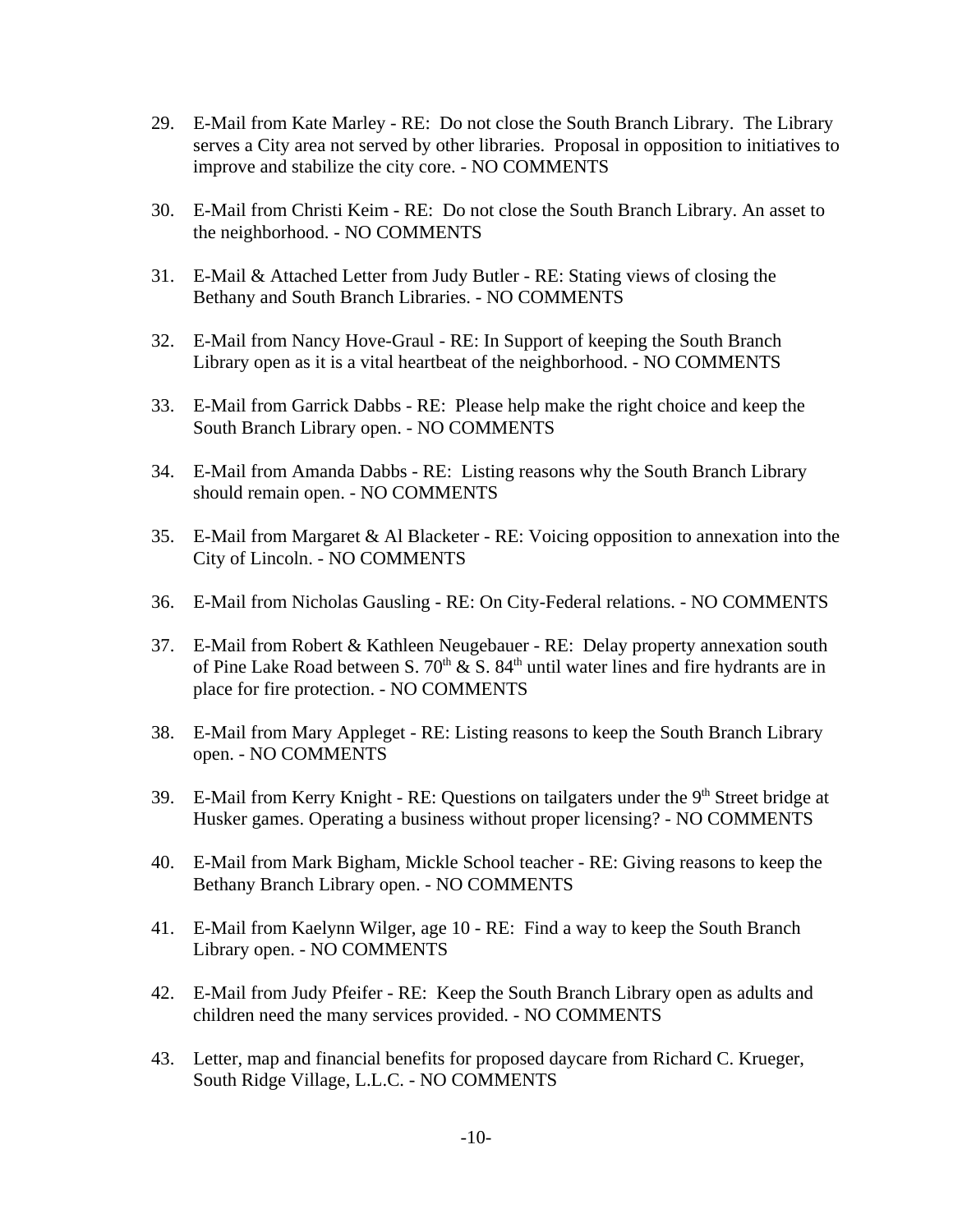- 44. E-Mail from Cliff & Toby DeBoer RE: Listing reasons they oppose the proposed South Ridge Village Day Care - Change of Zone #08073 - Special Permit #08052, and Use Permit #100B. - NO COMMENTS
- 45. Formal protest against the development of an early childhood care facility at  $29<sup>th</sup>$ Street and Porter Ridge Road from Bruce Hahn - (Item #3 under I. City Clerk). - NO **COMMENTS**

# **ADDENDUM - (For March 2nd)**

## **I. CITY CLERK -** None

### **II. CORRESPONDENCE FROM THE MAYOR & DIRECTORS TO COUNCIL** -

### **MAYOR -**

- 1. NEWS ADVISORY RE: Mayor Beutler's Public Schedule Week of February 28 through March 6, 2009 - Schedule subject to change. - NO COMMENTS
- 2. NEWS ADVISORY RE: Mayor Beutler will be joined by City Councilman Ken Svoboda, Lincoln Fire & Rescue Chief Niles Ford and LPD Chief Tom Casady at a news conference on 03/02/09 at 10:00 a.m. - NO COMMENTS
- 3. City of Lincoln Snow/Traffic Condition Report 02/28/09 5:30 a.m. NO **COMMENTS**
- 4. City of Lincoln Snow/Traffic Condition Report 02/28/09 11:00 a.m. NO **COMMENTS**

### **DIRECTORS -** None

## **III. COUNCIL RFI'S & CITIZENS CORRESPONDENCE TO INDIVIDUAL COUNCIL MEMBERS -** None

### **IV. CORRESPONDENCE FROM CITIZENS TO COUNCIL -**

1. E-Mail from Robin Hadfield - RE: Opposed to the change of zone, special use permit, and use permit at 29<sup>th</sup> & Porter Ridge Road. - NO COMMENTS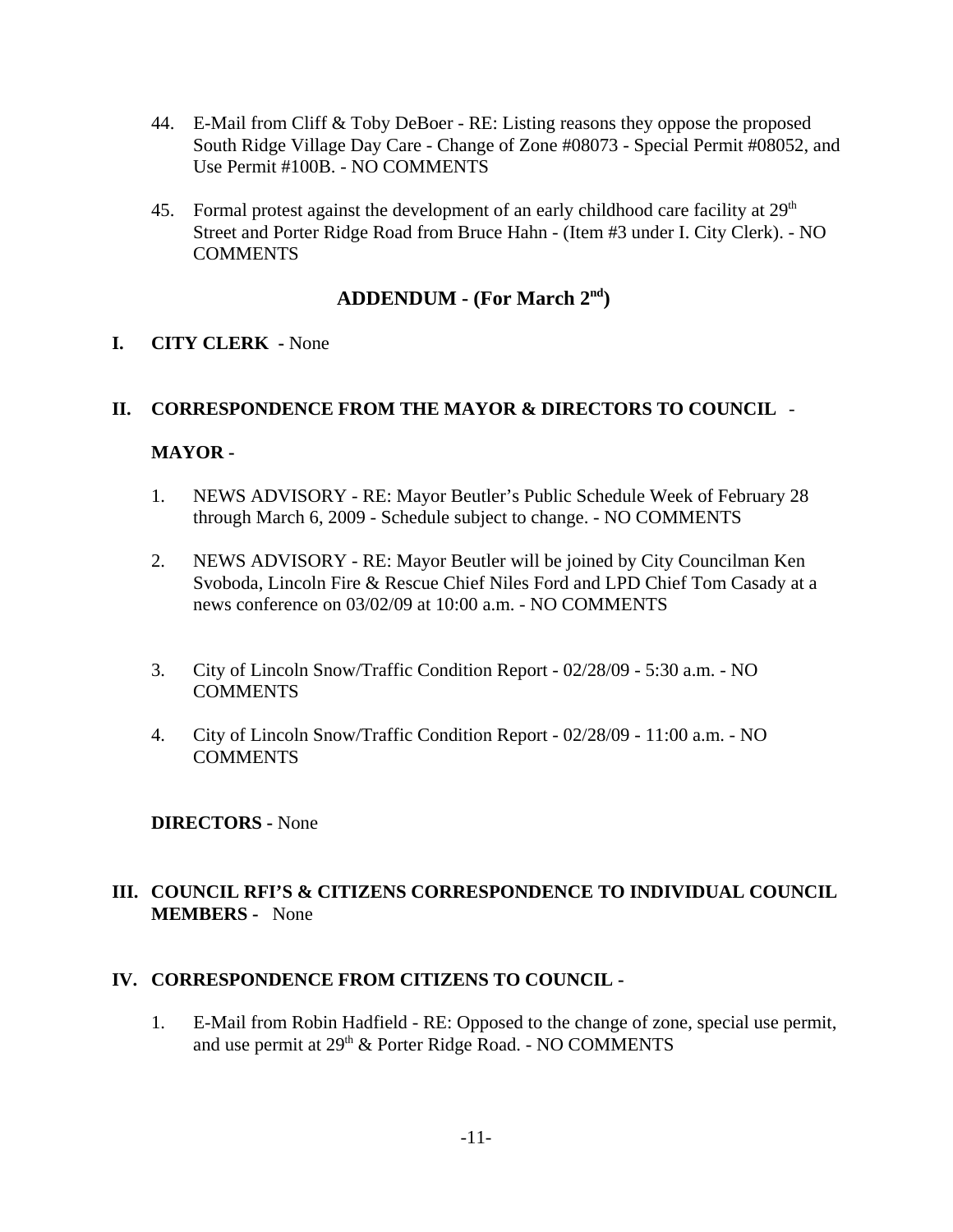- 2. E-Mail from LeRoy E. Ernst RE: The entrance to the proposed child day care center near 29<sup>th</sup> & Porter Ridge Road does not appear to be a safe location. - NO **COMMENTS**
- 3. E-Mail Letter from Susan Kirkpatrick & Signatures from the majority of home owners within the annexation area known as #08010. - NO COMMENTS

[End of Addendum]

# **V. MEETING ADJOURNED - Approximately at 11:55 a.m.**

### **\*HELD OVER FROM FEBRUARY 16, 2009. \*\*HELD OVER FROM FEBRUARY 23, 2009.**

dm030209/tjg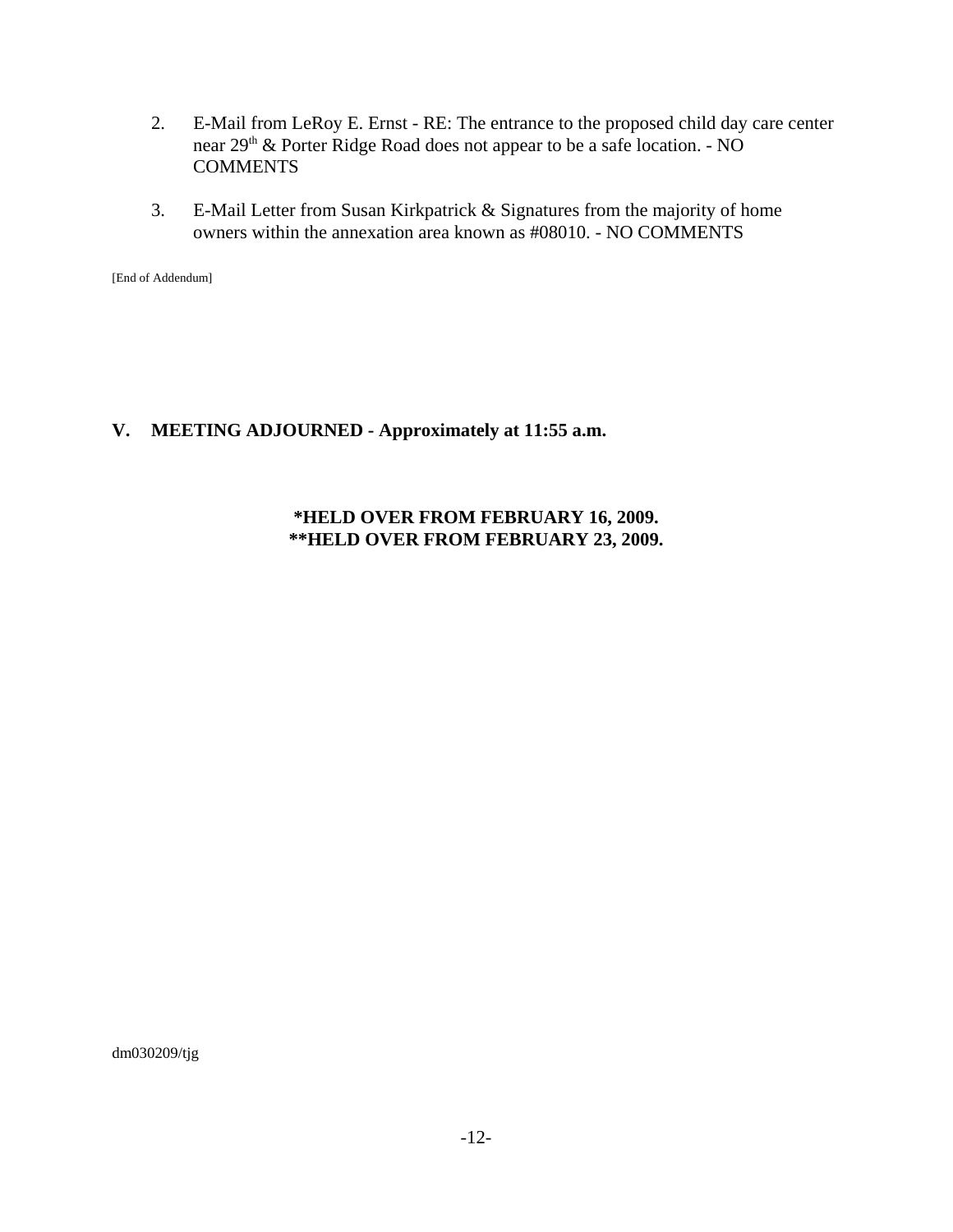







1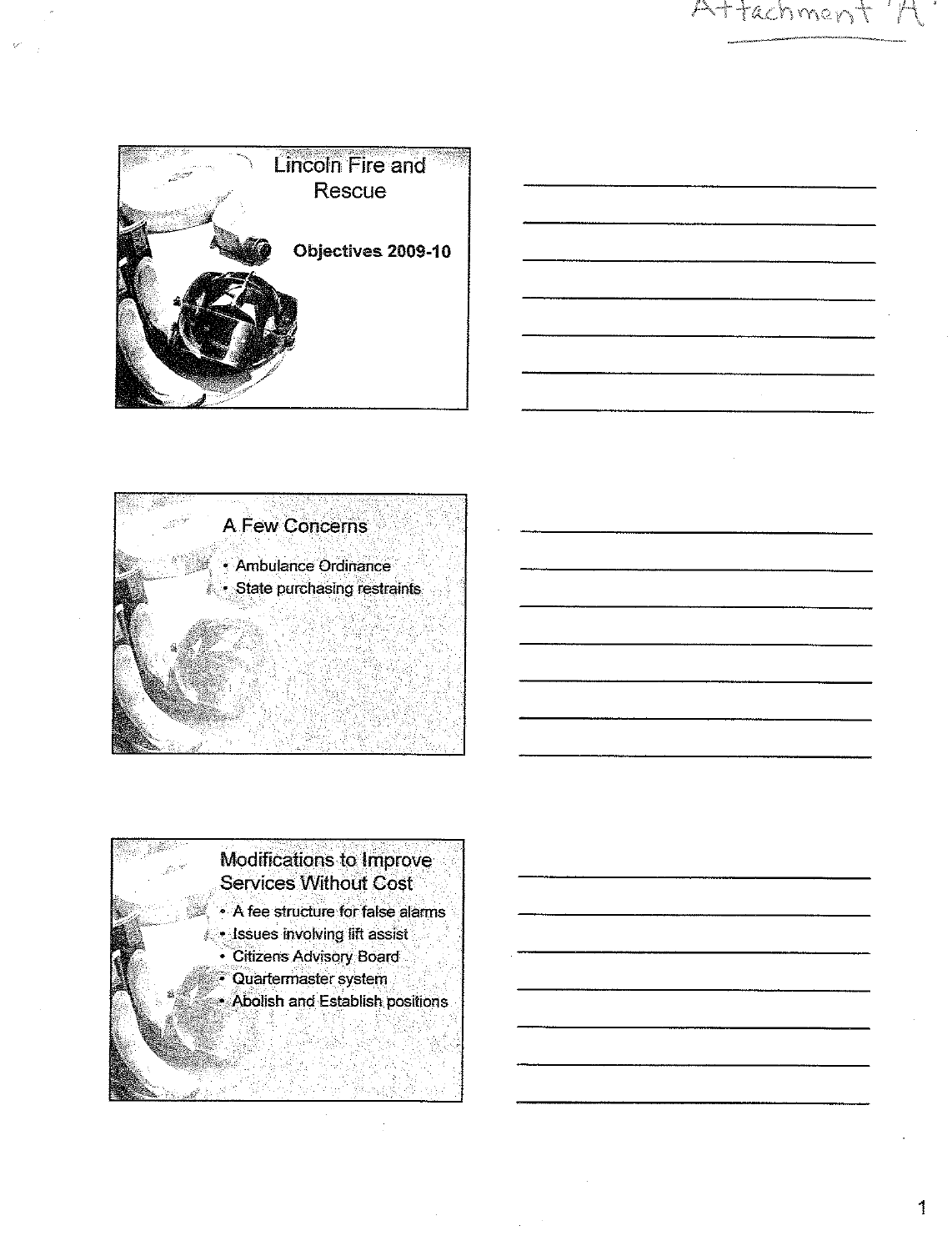



• Evaluate standby processes

#### **New Service**

• Develop a Paramedic Training Program

## Accomplishments for 09- $10<sup>1</sup>$

- Medic Unit
- Implement JPR's
- Develop a Paramedic training program
- Research placement of current and new facilities
- Plan for station and campus
- Develop Long-Term Contract **Rurals**